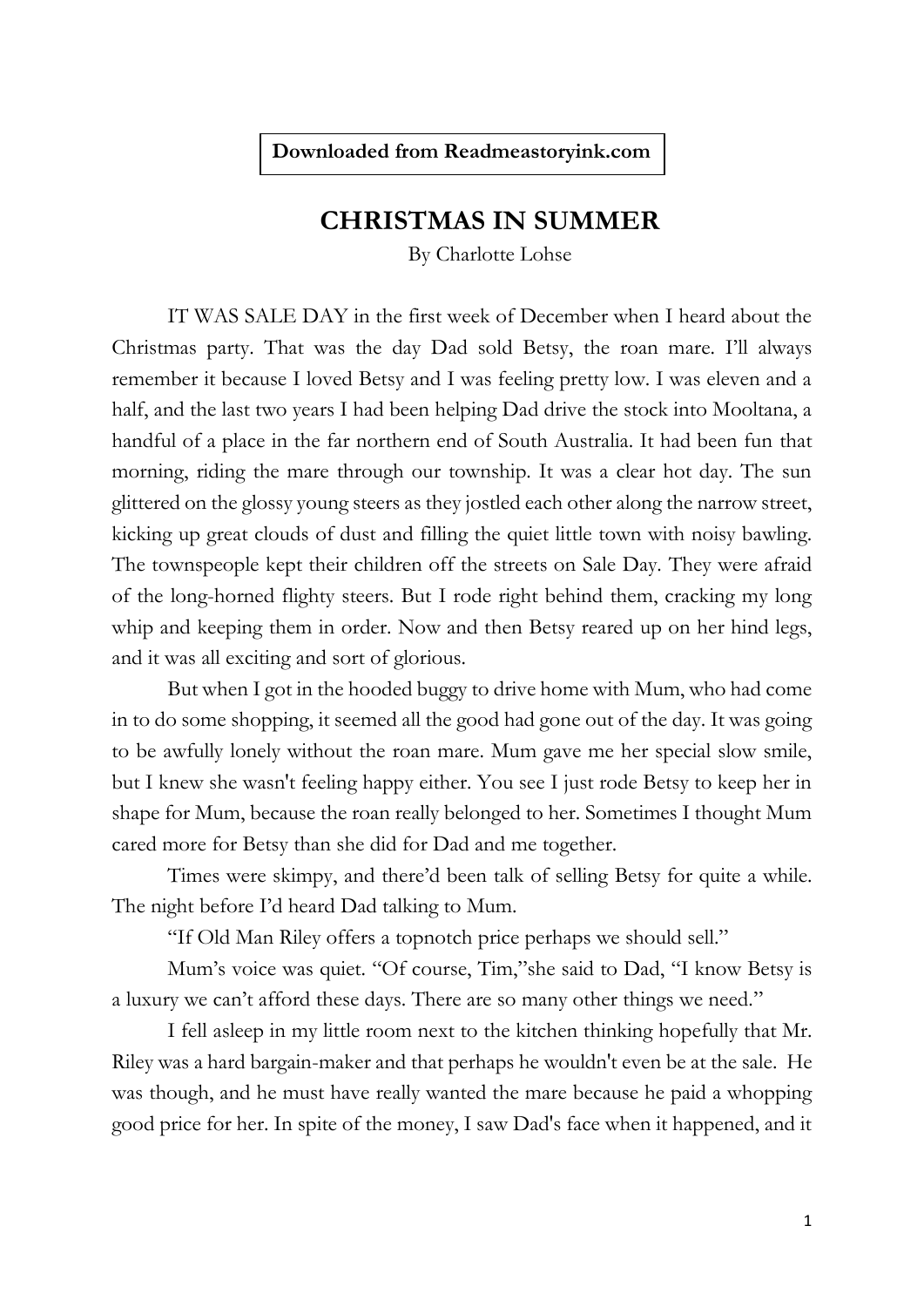was as long as mine. I knew Dad would never have sold Betsy if there had been any other way.

Now I glanced up at Mum as she drove the gray ponies through the town. She was looking straight ahead, and I had the odd feeling that she was far away even though she was sitting right next to me.

When we came to the big brown house at the end of the street, Mum pulled up the grays. Doctor Brenner's house that was. "Little Doctor" we called him, and we loved him and brought him things from the farm whenever we came into town.

"Hop into the house," Mum said. "It's too late to visit. Give the doctor our regards and tell him we'll see him next Sale Day."

From under the buggy seat she got out a basket carefully covered with a big white tea towel and handed it to me. Eggs, clotted cream, cake and homemade sausages were inside. I'd helped Mum pack them early that morning.

I pulled out the shiny brass knob on the front door and let it spring back, listening to the harsh clangy sound it made echoing down the long passage. Little Doctor himself opened the door.

"Why, Timmie Holden," he said, "I haven't seen you for months. Where's the rest of your family? Aren't they coming in?"

I explained that we couldn't visit because Mum had a sick calf at home and we'd stayed too long at the sale already. And that Dad had had to stay in town.

"Well, anyway," he said, "I want to talk to your mother".

We went through the big front garden, out to the buggy. Little Doctor shook hands with Mum and asked about everyone in the family.

Then he said, "Look here, Mrs. Holden, we've made plans for a Christmas party for the children. I've asked everyone in the town, but I'd like the farm people to come in, too."

Mum said, "A Christmas party! Why, Doctor, I haven't thought about celebrating Christmas for years. Not since I left England."

Little Doctor's blue eyes twinkled. "That's what I thought," he said. "It's high time the children around here saw a Christmas tree. And that's another thing, Mrs. Holden; the best pine trees grow on that hill back of your place. Do you suppose big Tim and young Timmie here could bring in a tree a few days before Christmas?"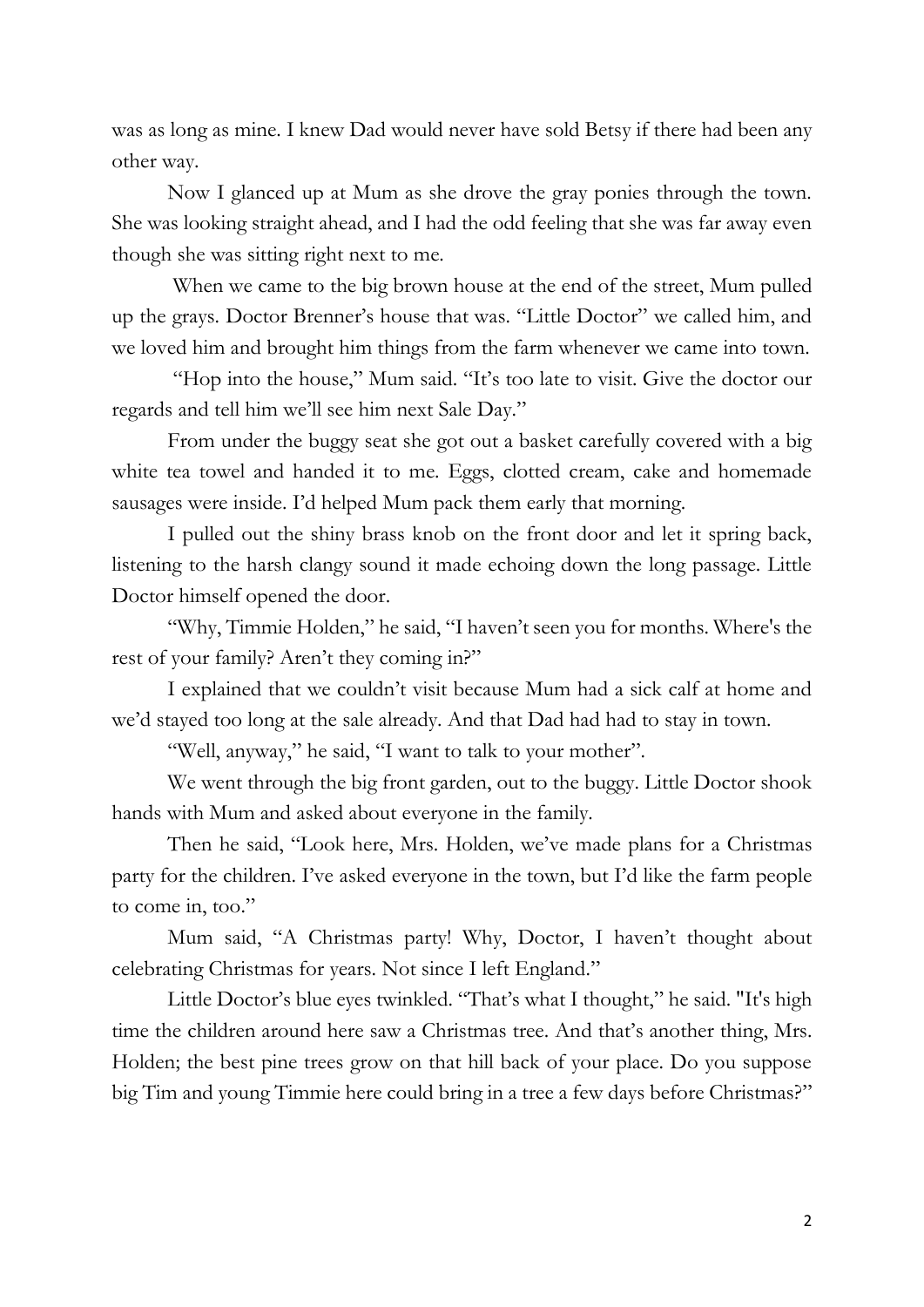Mum's cheeks got pink the way they do when she's all stirred up. "Oh, I'm sure they could. A tall tree with thick wide branches. How high . . . how high could it be?"

Little Doctor laughed. You could see that he was pleased that Mum was so excited.

"Well," he said, "we're having the party in the Town Hall, so I think the tallest tree to be found would be all right." He mopped his face with a big handkerchief. "I hope the good Lord will send us a cool day for it," he said.

The grays were kicking up a fuss, anxious to be off.

"I say," Little Doctor called after us as we started off, "don't forget to get the news around. I want everyone to come."

Mum had often told me about Christmas in England, but I wanted to get everything fresh in my mind, so I had a million questions.

Our farm is fifteen miles north of Mooltana, so we had a long drive ahead of us. It was near sundown, but even when the sun was gone it would still be hot. The thermometer hadn't been below 102 degrees for weeks.

"This time of the year in England," Mum said softly, "it's cold, biting clear cold. When we children came in from school our cheeks and ears were stinging with the lovely icy cold." She sighed. "I'd love to feel that way just once again."

"Funny," I said, "freezing cold there and boiling hot here."

I thought how nice it would be to see the other side of the world where everything was different.

"Let me drive, Mum," I said, "you just talk."

The last bit of sun had slipped behind the faraway Flinders Range. It would be dark soon, but I knew I didn't have to worry about the grays. They knew the way and when they're heading for home they trot along at a good spanking pace.

"Snow falling," Mum said. "Oh, Timmie, some day you must see the snow fall, you must feel the thick soft soundless flakes against your face and watch them turn the world into a fairy tale."

It was black dark now, but soon the sky would be lit with stars. I like driving at night. The buggy wheels rolling and the clop-clop of the grays are part of the big quiet feeling that comes over me.

"A few days before Christmas," Mum went on, "a tall pine tree is set up inside the house, and all sorts of glittery pretty things hung on it with a golden angel on the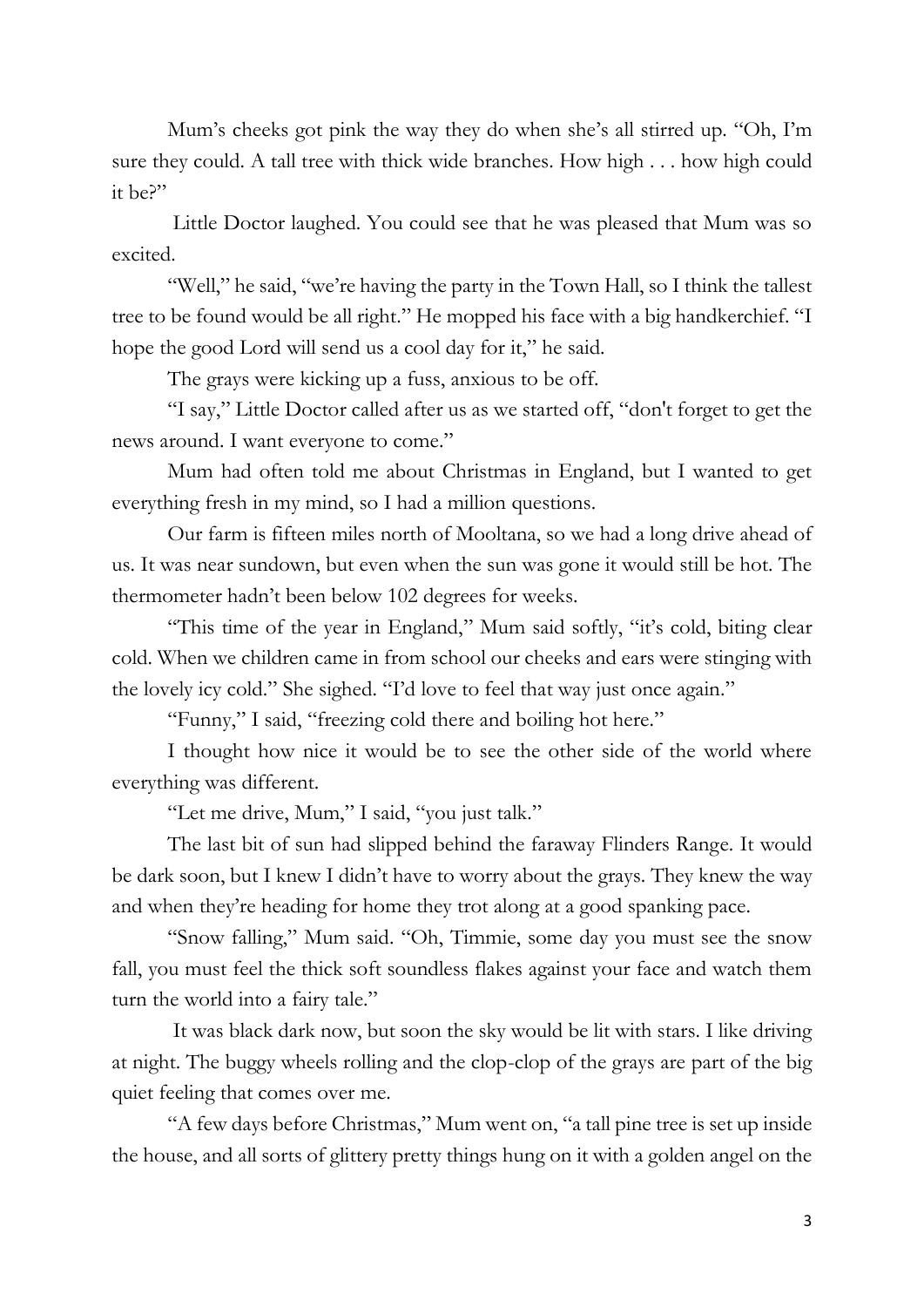topmost branch. All around the bottom of the tree presents are heaped, secret presents for every-one from everyone else."

For a while we stayed quiet. I thought about snow and Christmas trees and tidy small villages where people lived close to each other. Mum, I suppose, was thinking about when she was a little girl. Suddenly I wondered if she wished she were back in England, and I didn't like that thought at all. Then I started thinking about secret presents. I tasted the words in my mouth. Maybe . . . maybe there was some way I could give Mum a secret present for Christmas. Perhaps I could get Betsy back!

At the gate of the home paddock I gave Mum the reins and jumped down to open the gate. She sighed when I got back in the buggy.

"We should have kept up Christmas here," she said, "but it's always so hot, it just doesn't seem to belong."

That was Saturday, the third of December. Next day I had to ride over to the Rileys' for a special setting of eggs that Mrs. Riley had promised Mum. First off, of course, I told them about the party. Dora Riley, who is only seven, said "What's a Christmas tree?" I started to tell her, then suddenly I remembered that I didn't really know. She hung around, her black curls bobbing, her blue eyes wide, while I packed the eggs into my saddle bag.

"Ask your Granny about Christmas," I said. "She ought to know."

I suppose it seems queer that none of us knew about Christmas trees, but in the far north of South Australia it's hot most of the year. December is summertime, and the twenty-fifth often enough is a fair scorcher. So our families, who are all hardworking farmers, never bothered to celebrate.

As I got ready to swing into the saddle and get started home, Mr. Riley came out of the harness room with a bridle through his arm.

"Thought I'd try out the mare," he said. So, I walked over to the stable paddock with him.

Sometimes Betsy made a fuss about being caught. I never had much trouble because I could sort of catch up with her, but Mr. Riley was heavy on his feet. Every time he got near the mare she frisked on her heels and got away. By the time he finally got the bridle on her, Mr. Riley was red and sweaty and his temper was short.

"Does she always act up that way?" he asked.

"Not always, Mr. Riley," I said.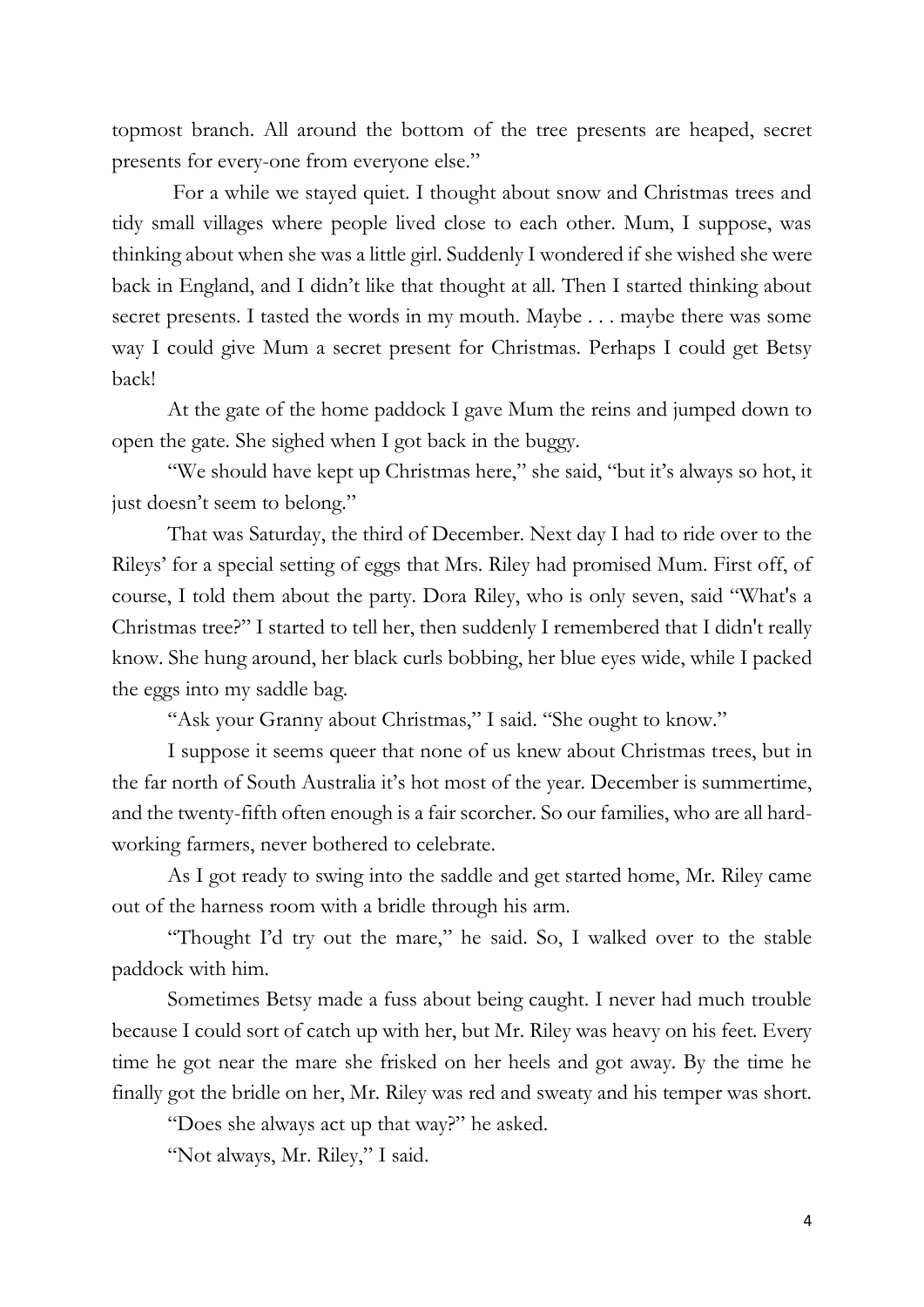Suddenly I felt a warm growing hope inside me. Mr. Riley was an all-right sort of person, and if I explained about a Christmas present for Mum, and if the mare kept on being troublesome . . . maybe Mr. Riley would sell her back to me.

You see, I had quite a bit of money of my own at home. My gran in England sent me a gold sovereign every birthday. Mum kept them in a little black tin box with a lock on it. When I was eight she gave me the key and told me the money was my responsibility. The shiny japanned box with gold lines painted round it was on my mind a lot, lying solidly underneath all the other things I thought about. I did whatever odd jobs I could to make more, and in the September Michaelmas Holidays I'd added quite a little to Gran's money by helping Mr. Riley fix his boundary fences.

Ever since I can remember I'd decided what I would do with the money when I had saved enough. I wanted a black mare that was really my own. I wanted to ride through the hills when the golden wattle was in flower. I wanted to take the high jumps in the stable paddock the way Mum did. I dreamed of the day I would enter my own horse in the Mooltana Show and take a couple of prizes. There was about enough money now in the tin box to buy a good horse, but this new idea of a surprise present for Mum sort of shunted the little black horse out of my mind.

School is only six miles from our place, so on Monday I managed to get there before the Rileys and tell the news first about the Christmas party. At playtime they all crowded around me.

"Yes," I said for the hundredth time, "everyone is invited. Little Doctor wants everyone to come."

Before Doctor Brenner settled in Mooltana, and that was only a few years ago, there wasn't a doctor within hundreds of miles. Most of the boys and girls had occasion to know him. He was what we called "square dinkum"—gentle and full of fun. You forgot to be scared even if a tooth had to be yanked out. So if Little Doctor was giving a party we all knew it would be something special.

Every playtime from that day was full of talk about it. The girls stood around under the big gum tree, whispering and giggling about what they were going to wear. We boys pitched horseshoes and took it in our stride.

Billie Riley said carelessly, "Be glad to help you chop down that pine for the Christmas tree. Pa said we could have the dray to take it in to Mooltana. Says he's got to see the Little Doctor anyhow."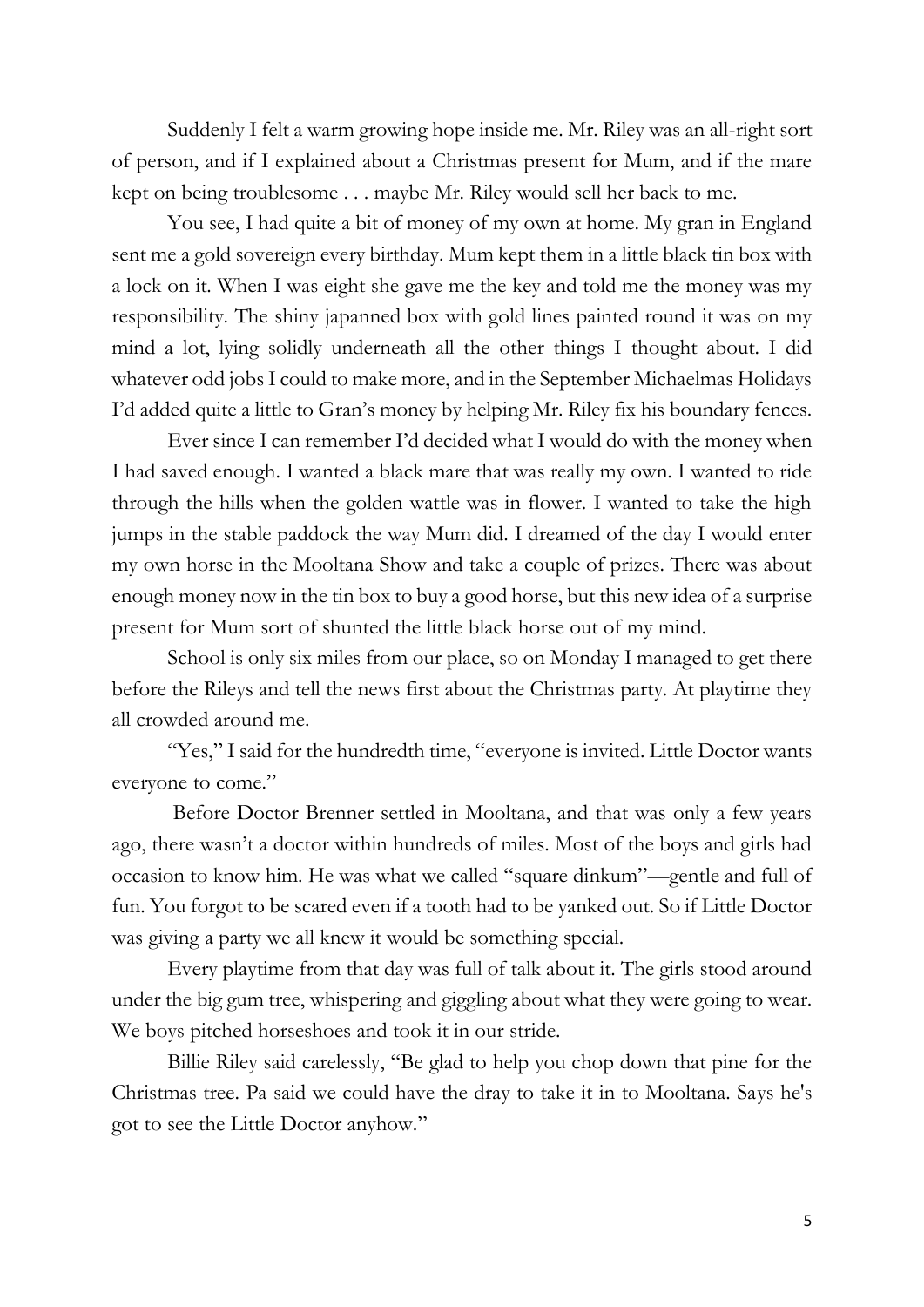Dad was extra busy. So Billie, Mr. Riley and I walked over every bit of the pine hill looking for the best tree. We found a beauty. It had thick outspread branches with fat brown cones on them and it was tall and strong. We sat down on some stumps and rested a while after we got it cut down. Now was my chance I though. I watched Mr. Riley tamp down the tobacco in his pipe. After he got his smoke going I started to explain.

He listened quietly while I told him how badly Mum missed the roan mare, how she loved to ride.

"I know," he said. "Life here is kind of hard on your ma. Still and all, Timmie, I paid good money for the mare."

"I can give you a pound more than you paid for her," I said, trying to keep my voice steady, "and . . . I want very much to give Betsy to Mum for a Christmas present."

He looked at me for a moment and my heart sank to my boots. "My gran in England sends me money every birthday you know, and . . ."

"Yes, I know," he said. "Want to spend it on your ma, eh, Tim? Well," he grinned, "I've been losing my temper regular with that mare. It's a bargain, Timmie."

We shook hands on it. "If we could get Betsy into Mooltana today," I said, "Little Doctor would keep her his stables till the in party."

Back at the farm while Mr. Riley was talking to Dad, I dashed up to my room and emptied the sovereigns into a little canvas bag that usually carried my marbles, tying the open end with a piece of string. For a minute I felt a little sick inside. It would be a long time before I could think of owning a beautiful black horse and taking a prize at the show.

I rode Betsy into Mooltana from the Riley place, with Mr. Riley and Billie and the tree in the dray beside me. We stopped at the Little Doctor's house, and it was all right with him so I left Betsy in his stable the few days till Christmas. He got in the dray with us and helped get the tree into the Town Hall.

Billie's eyes popped at the piles of huge cardboard boxes stacked up at one end of the Hall.

"What d'you suppose?" he said in a loud whisper. But Little Doctor hurried us outside. "That's a fine tree you brought," he said. "I'm much obliged to you."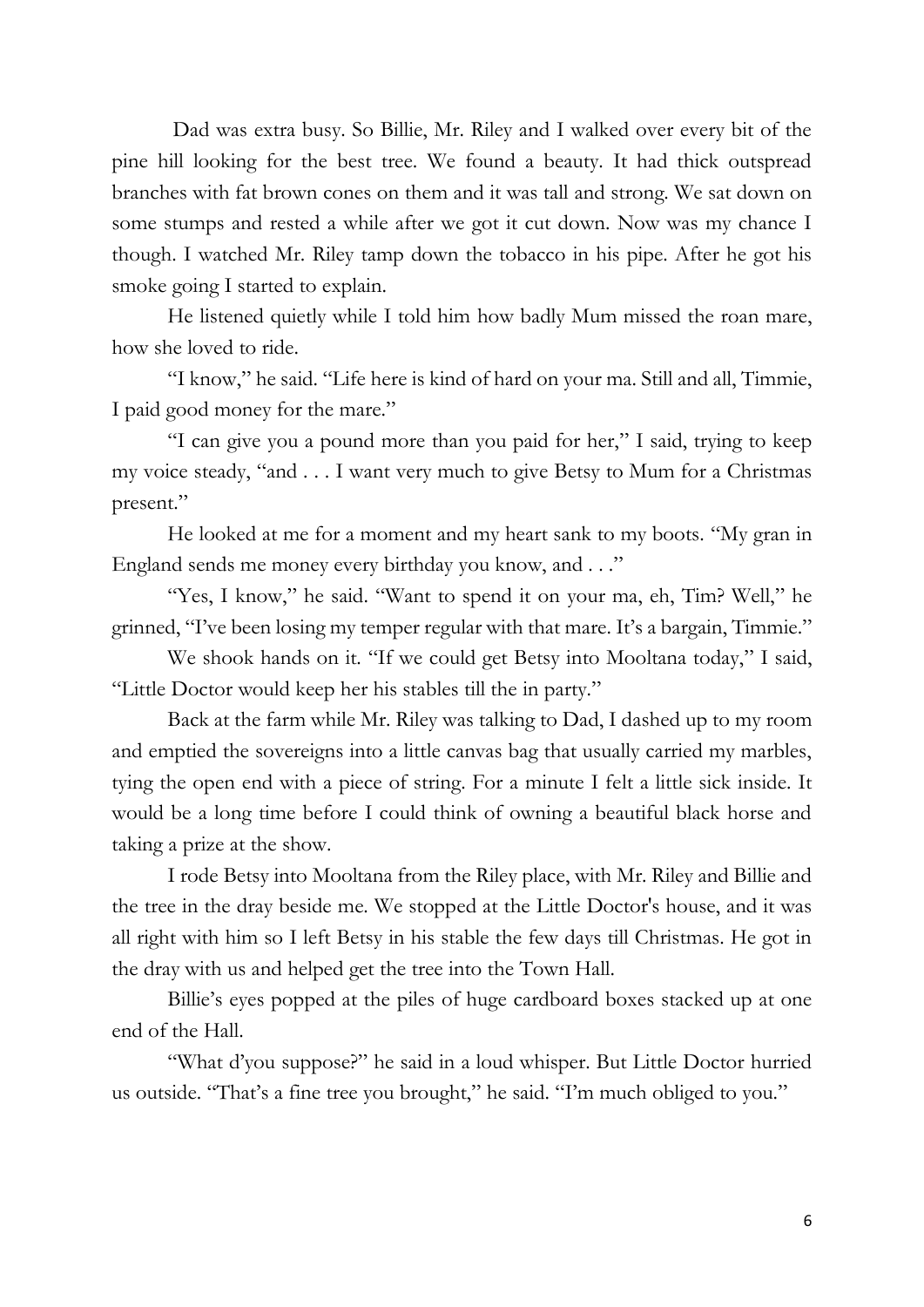When I got home Mum had the bedroom all spread out with things from the old tin trunk, a small, worried frown between her eyes. She was looking at some thin white stuff with pink rosebuds sprigged on it.

This will make a lovely dress for little Dora Riley," she said, half to herself. That stuff had been a dress Mum had worn to the church social. I remember how pretty she'd looked. She was small as a minute and slim, and her eyes were deep, deep brown.

We were up before sunrise on the morning of the twenty-fourth. Like a miracle it rained during the night. It was fine helping Mum with the farm chores. The earth looked as though it had just been scrubbed, and the scent steaming up from it was a strange lovely mixture of all growing things. The woodbine creeper was still trembly with raindrops and sweeter than honey. I stuck my nose into the cabbage rose by the back gate, and the pink squashy petals were wet and spicy.

I was helping Mum with the milking when the sun came up. The old gray kookaburra in the gum tree began to chuckle, then worked himself up to rowdy laughter, the way he always does at sunrise. "It won't be dusty driving in, and it will be cool all day," said Dad, who, tired as he was, had started to get interested in the party along with Mum and me.

We climbed into the double seater buggy a bit before one. We had to pick up some of the Rileys because they don't own a buggy big enough for all of them.

It was half-past five before we got to Mooltana and six before we had the horses unharnessed, and ourselves tidied up. Mum had made over one of Dad's old suits for me, and pressed one of Dad's old ties for him so it looked like new. Her green dress looked pretty with a new frill. We all felt quite handsome.

The Town Hall is just a plain wooden building. It's like a barn inside with wooden rafters, kerosene lamps swinging from the ceiling on long chains, and a raised wooden stage at one end. But it didn't look like itself when we got there that evening. All the bare windows were garlanded with gumtree branches. Chinese lanterns, dozens of them, were strung across the room. There was an all-over sound of voices and laughter, not loud but excited and happy. Little Doctor and Mrs. Brenner were being everywhere at once. And in the center of the room was the tree!

So that was a Christmas tree! I wanted to sit by myself and really look at it. It reached almost to the ceiling, and hundreds of little white wax candles were perched on the branches. Packages in bright, colored paper dangled, and heaps of them were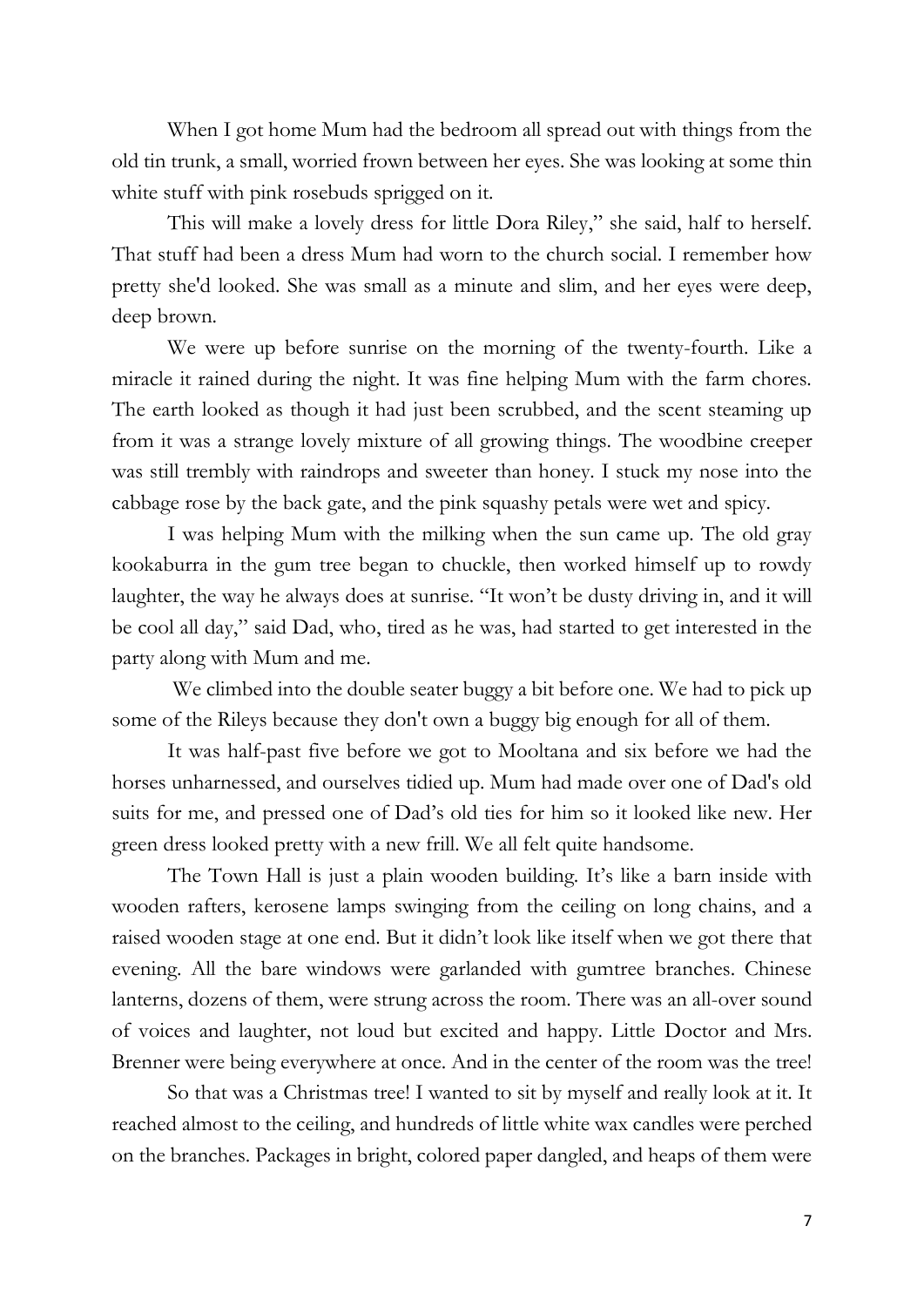piled around the bottom. The golden angel was there too, just as Mum had told me, floating on the top branch as though she watched over the whole thing.

After Little Doctor was sure we were all there he got up on the stage and told us how he'd tried to make the tree like the one he'd had as a boy. "Only thing," he said, "I couldn't manage the snow for outdoors."

Well, then the presents were given out. They'd been ordered weeks before from Adelaide over three hundred miles away. There were presents for everyone and some left over. Tops, paint boxes, balls, books, cricket bats, pocketknives, dolls, sewing sets, doll furniture…The sighs and the o-ohs and the a-ahs went around the room in waves.

Dora Riley came running over to me with a china doll. "Look, Timmie, she's got a petticoat, shoes and a hat and drawers . . . and they all come off."

I got Kipling's *Jungle Book* (Little Doctor knew I was keen about Kipling) and a big bag of marbles.

After the presents were given out, Tim Mahoney, the constable, and Dad climbed on ladders and lit the little candles on the tree.

"Looks as though the stars came down to roost, Timmie," Mum said. But I didn't want to talk.

Later Dad came over and sat beside us. "I've something special for you, Timmie," he said, sort of awkwardly. I unwrapped the box he handed me, and inside was a heavy round glass ball with a green Christmas tree painted inside. When I turned it upside down the inside was filled with whirling tiny white blobs. "So you'll know about snow falling," Dad said.

It was beautiful. And to know Dad had had Dr. Brenner get it for him when he sent for the other presents! I turned it and turned it and thought I would never get tired of looking at it.

"Mum," I said looking up. But Mum's eyes were filled with tears. Suddenly I felt heavy inside me, and I thought again, "Mum wants to live in England; she doesn't really like it here."

We had supper—sandwiches, milk, cocoa, cake, and little biscuits with "hundreds and thousands" sprinkled on top of them. We were the last to leave and Doctor Brenner, who was at the door saying good night to everyone, walked with us to where Dad was harnessing the horses to the buggy in the Town Hall paddock. And there standing by the buggy was Betsy. Little Doctor put his arm round my